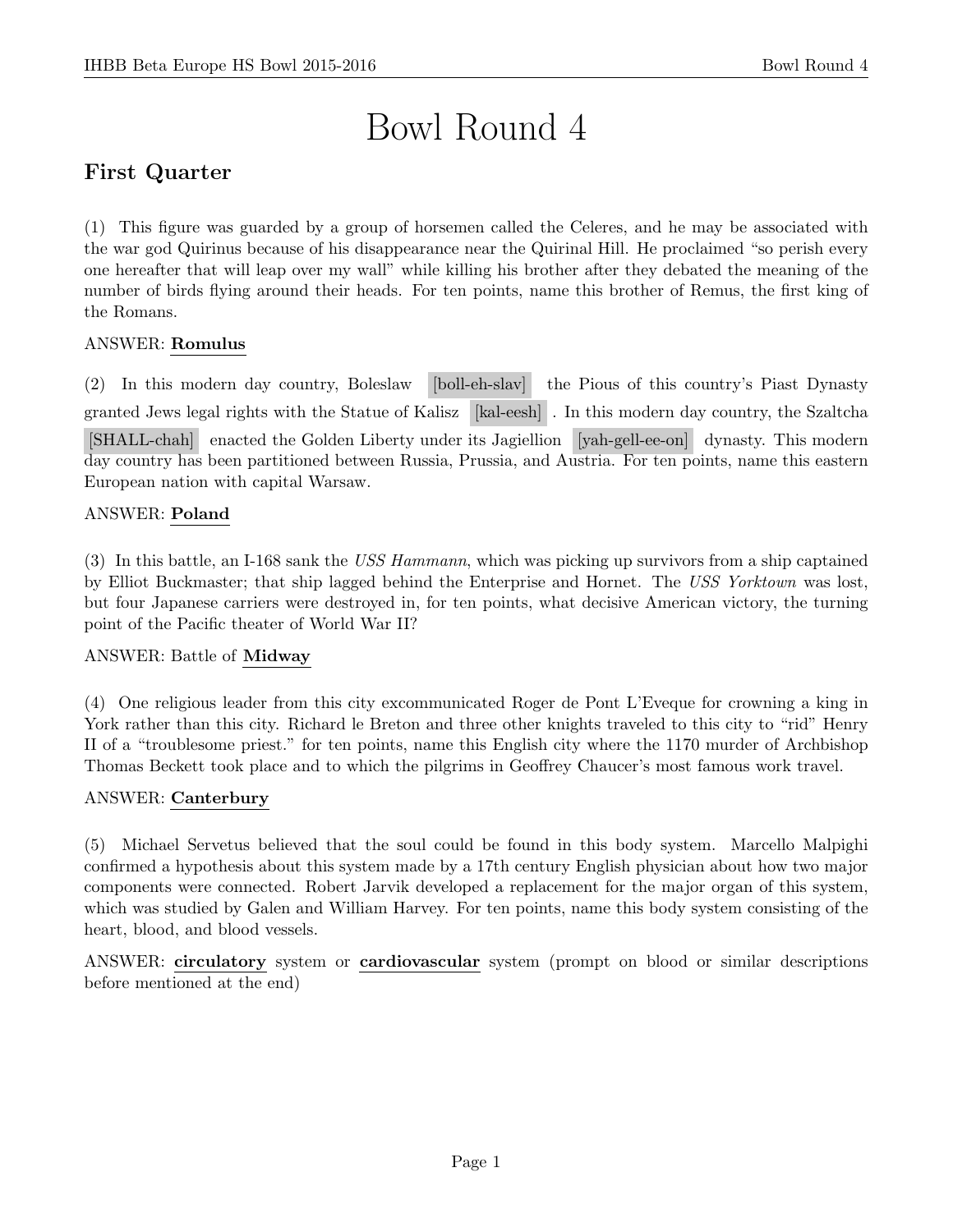(6) This organization controlled the Saarland for 15 years before a referendum supported German rule. It did nothing in response to the Mukden incident, after which Japan withdrew from this organization. The U.S. Senate's refusal to sign the Treaty of Versailles meant that the U.S. never joined this organization. For ten points, name this international body that was unable to prevent World War II and was replaced by the United Nations.

# ANSWER: League of Nations

(7) This composer popularized a percussion-heavy style music inspired by Janissary bands with an opera in which Belmonte rescues Konstanze from Pasha Selim's harem. He included heavy Masonic symbolism in an opera in which Tamino overcomes a series of trials with the help of the title woodwind. For ten points, name this composer of The Abduction From The Seraglio and The Magic Flute.

#### ANSWER: Wolfgang Amadeus Mozart

(8) A prize earned from one of these events was taken by Vladimir Putin from Robert Kraft, who has earned four of them as an owner. In 1972, this event capped a perfect 17 win season, and the Vince Lombardi trophy is awarded at its conclusion. Tom Brady of the New England Patriots has won four of, for ten points, what annual sporting event that ends the NFL season?

ANSWER: Super Bowl (accept Super Bowl ring; prompt on NFL championship game)

(9) One play depicting this event shows Giles Corey being executed with stones. Thomas Danforth and John Hathorne were heavily involved in this event, which was caused by the fits of Abigail Williams and Betty Parris, who were supposedly under the spell of slave Tituba. The Crucible depicted, for ten points, what 1690s event in which a Massachusetts town executed people for supposedly practicing magic?

#### ANSWER: Salem Witch Trials

(10) One member of this family hosted an orgy in the Banquet of the Chestnuts. That man, the enemy of Girolamo Savonarola, had formed the League of Venice to oppose Charles VIII's invasion of Italy. That man's son had embarked on the Romagna [roh-MAH-nyah] campaign, and was the inspiration for Niccolo Machiavelli's The Prince. For ten points, name this Italian family whose members included Cesare [CHEH-sah-ray] and Pope Alexander VI.

ANSWER: Borgia family

# Second Quarter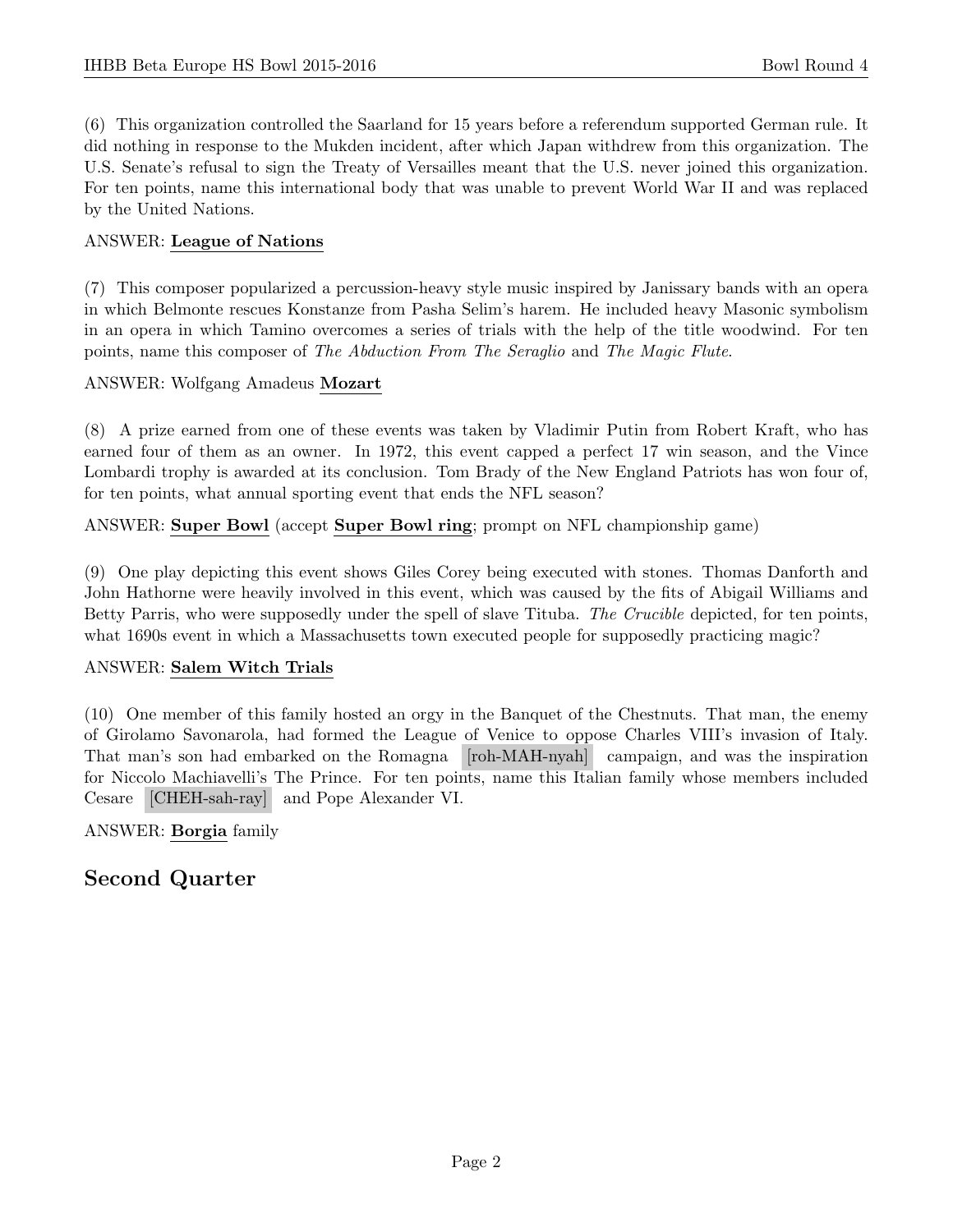(1) During a drunken brawl, this man killed his officer Cleitus the Black, who had earlier saved this man's life during the Battle of the Granicus River. This man's successors were known as the Diadochi [dee-AH-doh-kee] , and this rider of Bucephalus defeated Darius III at the Battle of Gaugamela. For ten points, name this son of Phillip II, a king of Macedon who conquered Persia.

#### ANSWER: Alexander the Great

BONUS: Alexander the Great was tutored as a youth by this man, who established the Lyceum and wrote the Nicomachean [ni-ko-MAHK-ee-an] Ethics.

#### ANSWER: Aristotle

(2) The neighborhood of Marble Hill was separated from this island by the construction of a canal in 1895. Its original source of fresh water, Collect Pond, was landfilled and became the site of the Five Points slum. A low-lying area in the north of this island became a center of African-American culture. For ten points, what island in New York City is home to Harlem and Wall Street?

#### ANSWER: Manhattan

BONUS: Manhattan's Battery Park City was built on the banks of what river, which separates it from New Jersey?

#### ANSWER: Hudson River

(3) The patronage of Gushi Khan increased the power of the holders of this position. A delegate of one holder of this position was forced at gunpoint to ratify the Seventeen Point Agreement. Men who hold this position are thought to be incarnations of Avalokiteshvara. The current holder of this position, Tenzin Gyatso, currently lives in exile in India. For ten points, name this position, the spiritual leader of Tibetan Buddhism.

#### ANSWER: Dalai Lama

BONUS: This other form of Buddhism, which uses koans to teach Buddhist principles, is commonly practiced in Japan.

ANSWER: Zen Buddhism (prompt on Mahayana Buddhism)

(4) This position was ended by the Peace of Pressburg, which also created the Confederation of the Rhine. One holder of this position stood in the snow outside Canossa to do penance, and the successor to this position was decided by the prince-electors. These men were crowned by popes until 1530, and the phrase "sacrum" was added to this title by a man who fought the Lombard League. For ten points, name this position, which was held by Charles V and Frederick Barbarossa.

#### ANSWER: Holy Roman Emperor (or Romisch-deutscher Kaiser; or Romanorum Imperator)

BONUS: What 1356 decree, issued by Charles IV, set the number of electors to select the Holy Roman Emperor at seven?

#### ANSWER: Golden Bull of 1356 [accept Bulla Aurea]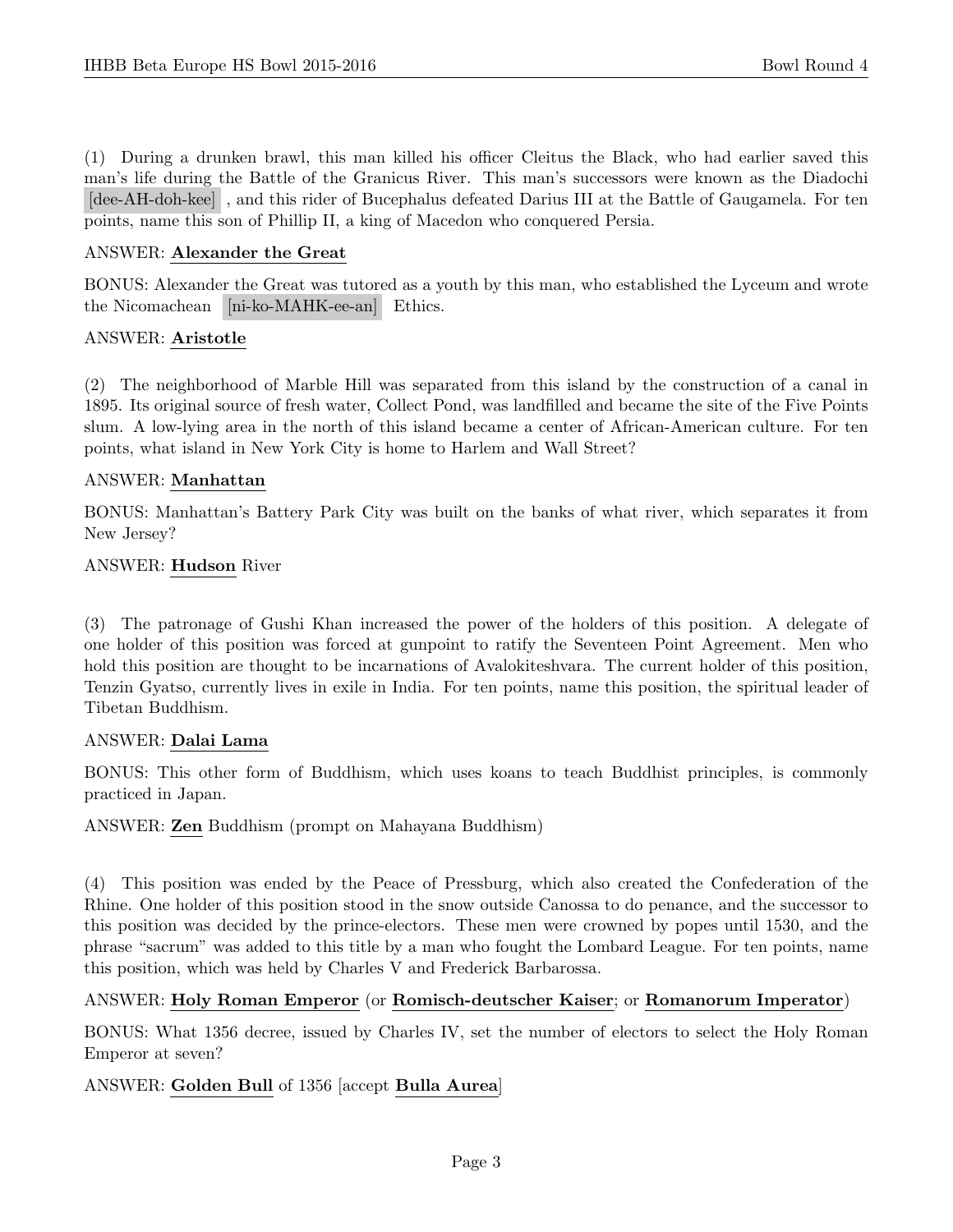(5) The Flight of the Wild Geese refers to one group of these people who left Ireland. Machiavelli praised one type of them, although he considers them as useless as auxiliaries. Leaders of these in Italy were called condottieri [con-doh-tee-AIR-ee] , and the battle of Marignano saw the ascendancy of the Landsknecht over the most famous of these types of soldiers, who were recruited from their cantons and carried pikes. Swiss pikemen were, for ten points, what hired soldiers?

ANSWER: mercenary (prompt on hired soldiers and other descriptions before mentioned at the end)

BONUS: Swiss mercenaries were most commonly hired by what nation, who created the Swiss Guards, and whose Francis I employed them at the battles of Marignano and Pavia?

#### ANSWER: France

(6) Gaius Suetonius Paulinus put down a revolt on this island by the Trinovantes and the Iceni [ee-KAY-nee] at the Battle of Watling Street. The northern limit of the Roman Empire on this island was once marked by Hadrian's Wall, built sixty years after Boudica sacked its city of Londinium. For ten points, name this island, now home to the countries of Wales, Scotland, and England.

#### ANSWER: Great Britain (accept Brittania)

BONUS: Britain was home to the Picts, who lived north of this Scottish river on which Edinburgh lies.

ANSWER: River Forth (accept the Firth of Forth)

(7) Felice Orsini attempted to assassinate this ruler, whose rise to power led Karl Marx to comment that history repeats "first as tragedy, then as farce." This ruler commissioned Baron Haussmann to renovate his country's capital. This ruler became President of the Second Republic after the ousting of Louis-Philippe in 1848. For ten points, name this last French Emperor who was named after his uncle.

#### ANSWER: Napoleon III [or Louis-Napoleon Bonaparte]

BONUS: Napoleon III supported the building of this Egyptian canal.

#### ANSWER: Suez Canal

(8) The Senussi opposed French influence on this continent in the early 20th century. The Battle of Gazala was fought near a northern port on this continent, Tobruk, during the Western Desert Campaign; that campaign culminated in the Second Battle of El Alamein, where Erwin Rommel's forces were forced to retreat to this continent's northernmost country, Tunisia. For ten points, name this continent where an Allied World War II campaign pushed the Germans out of Libyan and Egyptian deserts.

#### ANSWER: Africa

BONUS: Erwin Rommel was known as the "Desert" one of these crafty animals.

ANSWER: (Desert) Fox

# Third Quarter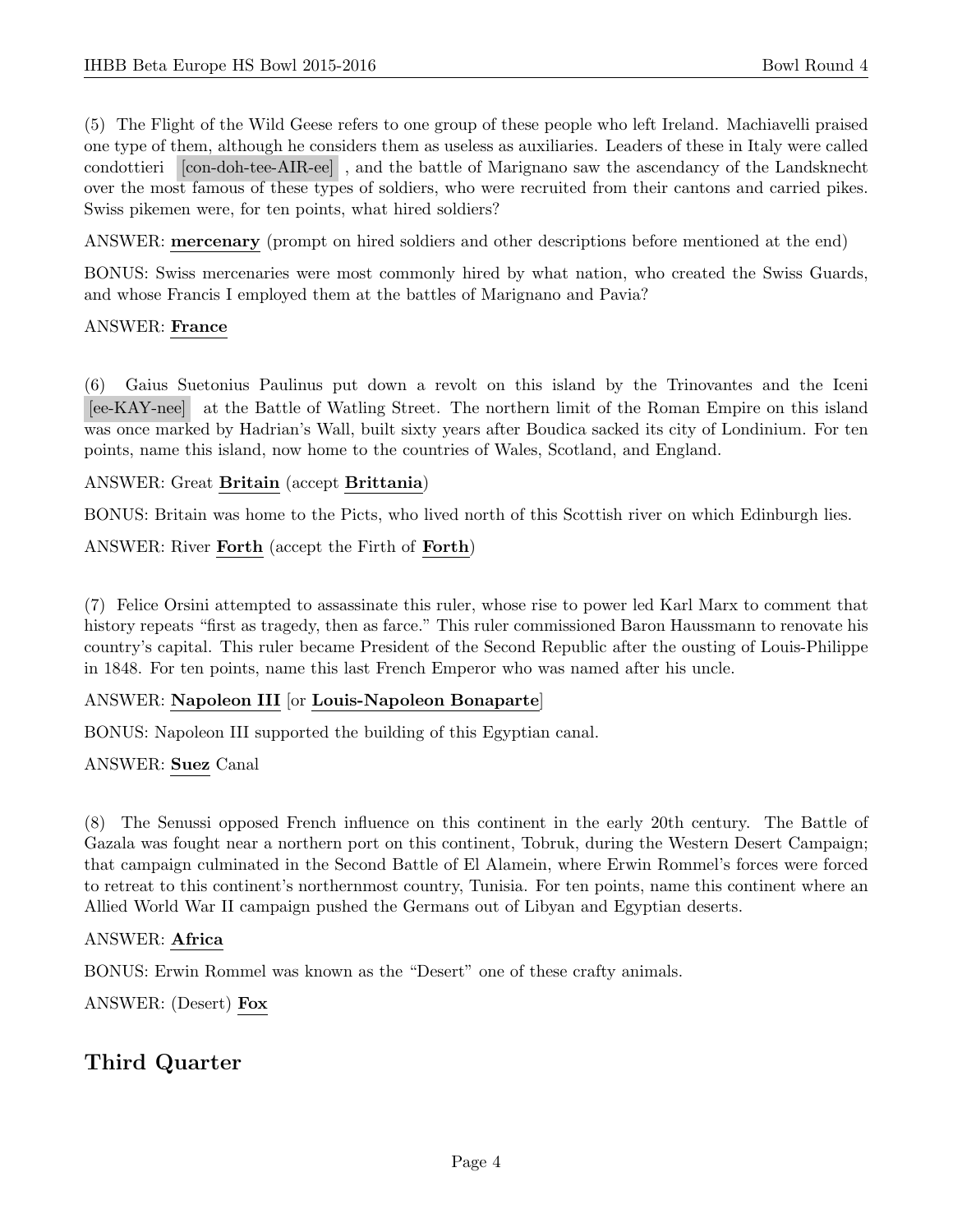#### Monumental Sculpture

What historical or mythological figure...

- (1) Stands in New York Harbor?
- ANSWER: The Statue of Liberty or Lady Liberty
- (2) Was a French emperor sculpted as Mars the Peacemaker by Antonio Canova?

# ANSWER: Napoleon Bonaparte (or Napoleon I)

(3) Overlooks Rio de Janeiro with outstretched arms from a base on Corcovado Mountain?

# ANSWER: Jesus Christ the Redeemer (or Cristo Redentor)

(4) Is shown in a 71-meter, Tang dynasty-era portrayal in Leshan, China?

# ANSWER: Buddha (or Siddhartha Gautama)

- (5) Was sculpted by Phidias in chryselephantine for a site on the Acropolis?
- ANSWER: Athena (do not accept or prompt on Minerva)
- (6) Appears in sculpted white marble, seated in a chair in a memorial in Washington, D.C.?

# ANSWER: Abraham Lincoln

- (7) Was discovered without arms on the island of Milos?
- ANSWER: Venus (de Milo) (accept Aphrodite)
- (8) Was a French novelist sculpted in exile by Auguste Rodin for the interior of the Panthéon?

# ANSWER: Victor Hugo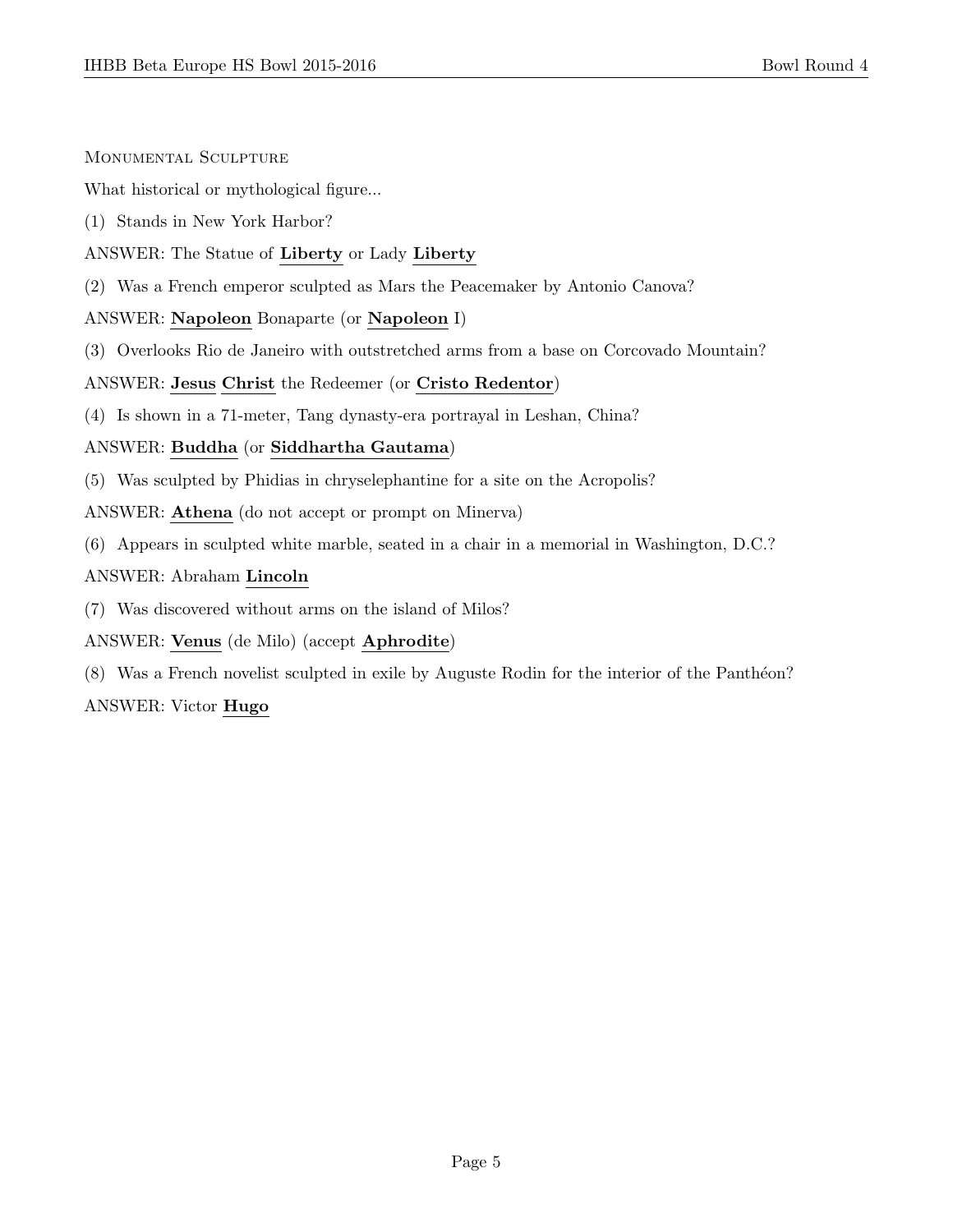#### Spanish-American War

During the Spanish-American War, who or what was...

(1) The Caribbean island, with capital Havana, that gained independence from Spain after the war?

# ANSWER: Cuba

(2) The U.S. battleship that sank in Havana harbor, triggering the war?

#### ANSWER: USS Maine

(3) The future U.S. President who was second-in-command of the Rough Riders?

# ANSWER: Theodore Roosevelt

(4) The treaty that ended the war?

# ANSWER: Treaty of Paris

(5) The Spanish island with capital San Juan that became an American commonwealth after the war?

# ANSWER: Puerto Rico

(6) The July 1st battle in which the Rough Riders and Buffalo Soldiers took Kettle Hill?

# ANSWER: San Juan Hill (or San Juan Heights)

(7) The Admiral of the Navy who won the Battle of Manila Bay?

#### ANSWER: George Dewey

(8) The Asian archipelago where Emilio Aguinaldo fought with, then against, the U.S.?

#### ANSWER: Philippines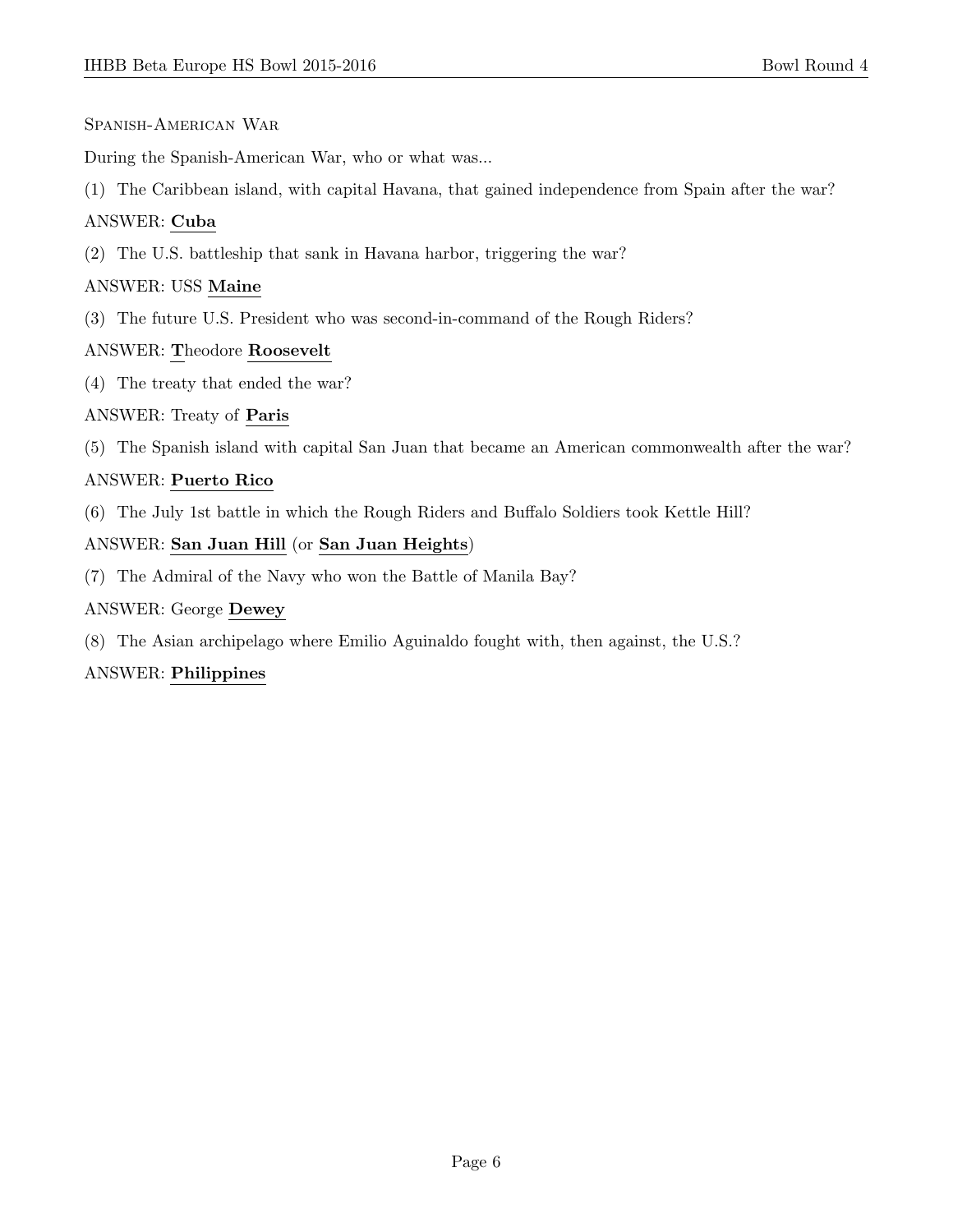#### Modern British PMs

Which British Prime Minister from the 20th and 21st centuries...

(1) Is the current PM?

#### ANSWER: David Cameron

(2) Served during most of World War II, offering nothing but "blood, toil, tears, and sweat?"

#### ANSWER: Winston Churchill

(3) Was known as the Iron Lady?

# ANSWER: Margaret Thatcher

(4) Attended the 1919 Paris Peace Conference and helped organize the Treaty of Versailles?

# ANSWER: David Lloyd George

(5) Signed the Munich Agreement with Hitler, proclaiming "peace in our time"?

# ANSWER: Neville Chamberlain

(6) Replaced his predecessor as the new Labour PM at the 1945 Potsdam Conference?

# ANSWER: Clement Attlee

(7) Was criticized for sending troops to Iraq in 2003?

#### ANSWER: Tony Blair

(8) Was comparably less criticized for sending troops to Iraq in 1991?

#### ANSWER: John Major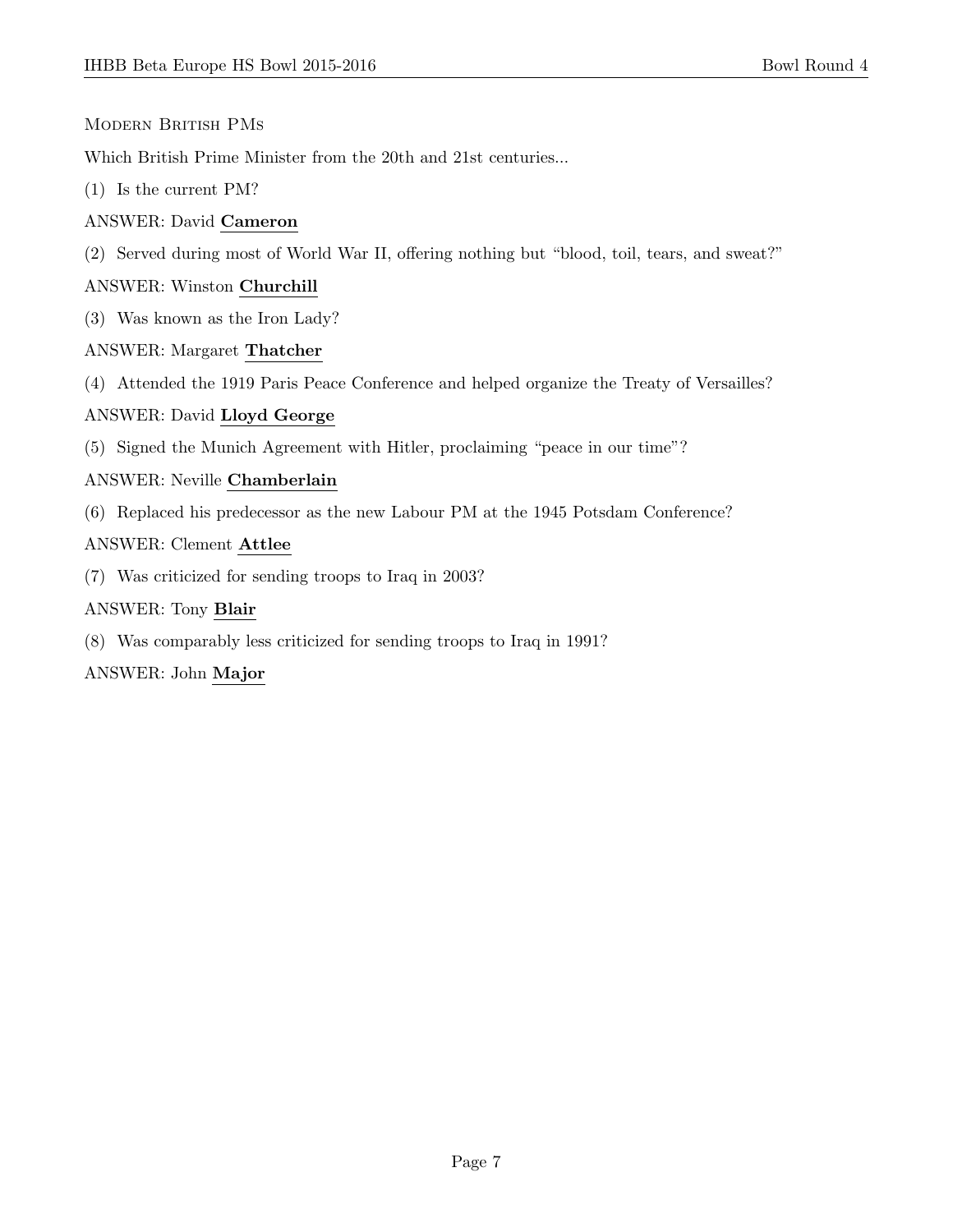# Fourth Quarter

(1) Foreigners such as the Scotsman Thomas Gordon were often invited to lead this organization. One portion of this organization nearly sparked  $(+)$  war with Great Britain while being deployed to relieve another part of this organization, which had been bottled up in Port Arthur. That force would proceed to have its "T" crossed by (\*) Heihachiro Togo and be destroyed at the Battle of Tsushima Straits. The Baltic and Pacific fleets were part of, for ten points, what military organization, which experienced a revolt on the battleship Potemkin?

ANSWER: Imperial Russian Navy (do not accept Soviet navy; prompt on partial answer)

(2) A flag of this color flies atop of the mast of Bosch's *Ship of Fools*. A girl wearing a dress of this color carries the traditional Arquebusier symbols in Rembrandt's depiction of Dutch bergemeester (+) Frans Banning Cocq. Gauguin painted a symbolic Christ of this color, which joins (\*) black, red, and blue as the only colors in most Piet Mondrian [PEET MOHN-dree-AHN] works. For ten points, name this primary color featured in Van Gogh's Sunflowers.

ANSWER: yellow (accept gold or bronze before "Bosch" is read)

(3) This monarch supported the Dutch in one conflict by signing the Treaty of Nonsuch, and Francis Walsingham uncovered a plot to assassinate this monarch by Anthony  $(+)$ Babington, which led to the execution of this monarch's cousin, Mary Stuart. This monarch spoke of having a "heart and stomach of a  $(*)$  king" in a speech to troops at Tilbury before fighting a force that was defeated by a "Protestant Wind". The Spanish Armada targeted, for ten points, what "Virgin Queen" of England?

#### ANSWER: Elizabeth I of England

(4) TANAPA manages this mountain's Lemosho trail. First summited by Hans Meyer, it consists three connected cones: Shira, Mawenzi, and one renamed by  $(+)$  Julius Nyerere to celebrate his nation's independence, Kibo. This mountain's Arrow Glacier doesn't exist anymore, and all the ice on its (\*) Uhuru Peak is expected to disappear by 2060. For ten points, what dormant, snow-capped volcano in Tanzania is the highest point in Africa?

#### ANSWER: Mount Kilimanjaro

(5) Prior to this battle, Pope Alexander II gave a papal banner to a leader who landed in Pevensey but intended to land on the Isle of Wight. The other side in this battle had a defensive position on  $(+)$  Senlac Hill, where one losing leader was shot in the eye. This battle is depicted on the (\*) Bayeux Tapestry, which shows the death of Harold Godwinson. For ten points, name this 1066 victory for William the Conqueror, who then established Norman rule of England.

#### ANSWER: Battle of Hastings